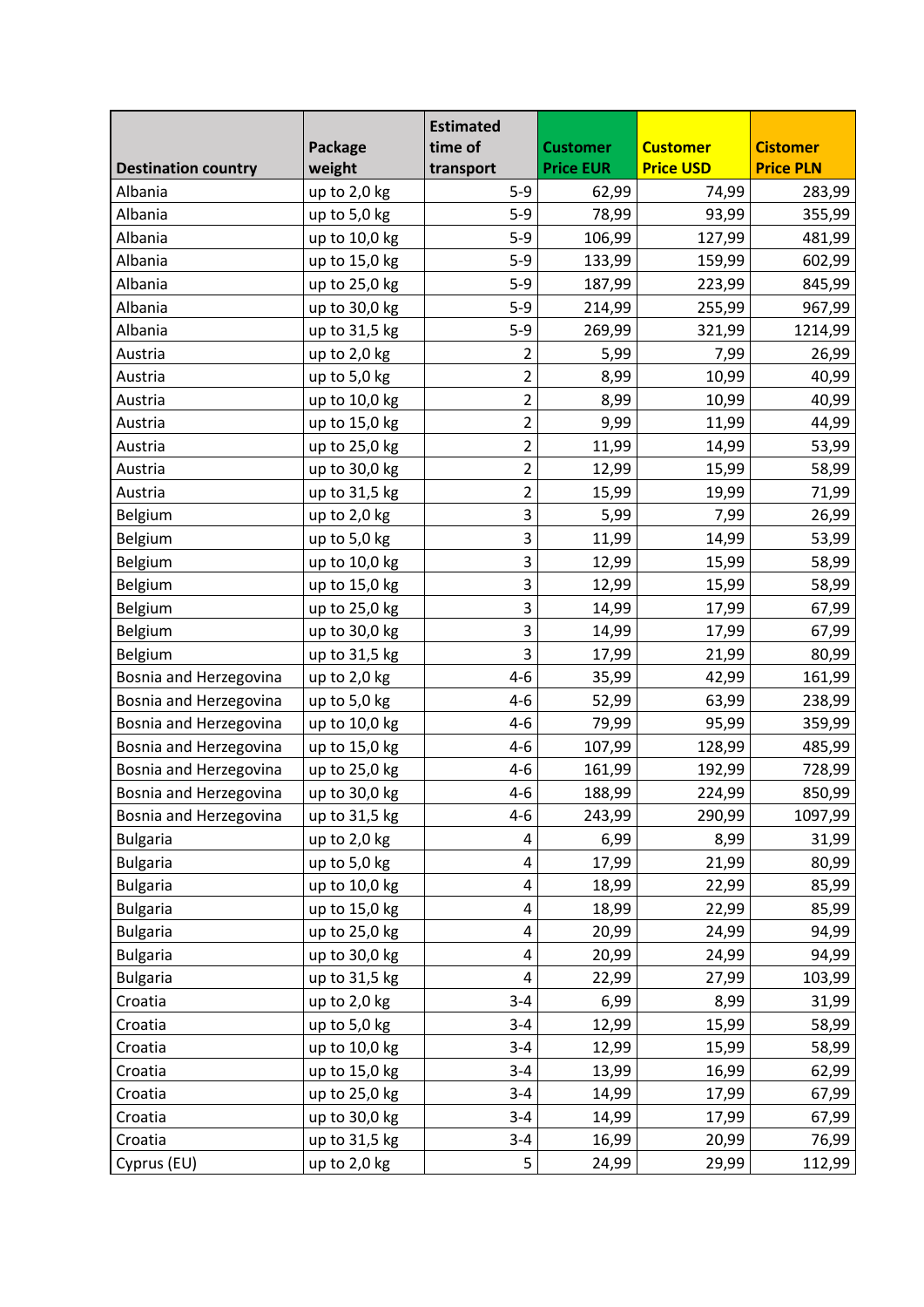| Cyprus (EU)         | up to 5,0 kg  | 5              | 44,99  | 53,99  | 202,99  |
|---------------------|---------------|----------------|--------|--------|---------|
| Cyprus (EU)         | up to 10,0 kg | 5              | 79,99  | 95,99  | 359,99  |
| Cyprus (EU)         | up to 15,0 kg | 5              | 113,99 | 135,99 | 512,99  |
| Cyprus (EU)         | up to 25,0 kg | 5              | 182,99 | 217,99 | 823,99  |
| Cyprus (EU)         | up to 30,0 kg | 5              | 216,99 | 258,99 | 976,99  |
| Cyprus (EU)         | up to 31,5 kg | 5              | 285,99 | 340,99 | 1286,99 |
| Montenegro          | up to 2,0 kg  | $4 - 7$        | 35,99  | 42,99  | 161,99  |
| Montenegro          | up to 5,0 kg  | $4 - 7$        | 52,99  | 63,99  | 238,99  |
| Montenegro          | up to 10,0 kg | $4 - 7$        | 79,99  | 95,99  | 359,99  |
| Montenegro          | up to 15,0 kg | $4 - 7$        | 107,99 | 128,99 | 485,99  |
| Montenegro          | up to 25,0 kg | $4 - 7$        | 161,99 | 192,99 | 728,99  |
| Montenegro          | up to 30,0 kg | $4 - 7$        | 188,99 | 224,99 | 850,99  |
| Montenegro          | up to 31,5 kg | $4 - 7$        | 243,99 | 290,99 | 1097,99 |
| Czech Republic      | up to 2,0 kg  | $\overline{2}$ | 5,99   | 7,99   | 26,99   |
| Czech Republic      | up to 5,0 kg  | $\overline{2}$ | 7,99   | 9,99   | 35,99   |
| Czech Republic      | up to 10,0 kg | $\overline{2}$ | 7,99   | 9,99   | 35,99   |
| Czech Republic      | up to 15,0 kg | $\overline{2}$ | 7,99   | 9,99   | 35,99   |
| Czech Republic      | up to 25,0 kg | $\overline{2}$ | 8,99   | 10,99  | 40,99   |
| Czech Republic      | up to 30,0 kg | $\overline{2}$ | 9,99   | 11,99  | 44,99   |
| Czech Republic      | up to 31,5 kg | $\overline{2}$ | 10,99  | 13,99  | 49,99   |
| Denmark             | up to 2,0 kg  | 3              | 6,99   | 8,99   | 31,99   |
| Denmark             | up to 5,0 kg  | 3              | 10,99  | 13,99  | 49,99   |
| Denmark             | up to 10,0 kg | 3              | 10,99  | 13,99  | 49,99   |
| Denmark             | up to 15,0 kg | 3              | 11,99  | 14,99  | 53,99   |
| Denmark             | up to 25,0 kg | 3              | 13,99  | 16,99  | 62,99   |
| Denmark             | up to 30,0 kg | 3              | 14,99  | 17,99  | 67,99   |
| Denmark             | up to 31,5 kg | 3              | 17,99  | 21,99  | 80,99   |
| Estonia             | up to 2,0 kg  | $2 - 3$        | 9,99   | 11,99  | 44,99   |
| Estonia             | up to 5,0 kg  | $2 - 3$        | 13,99  | 16,99  | 62,99   |
| Estonia             | up to 10,0 kg | $2 - 3$        | 13,99  | 16,99  | 62,99   |
| Estonia             | up to 15,0 kg | $2 - 3$        | 14,99  | 17,99  | 67,99   |
| Estonia             | up to 25,0 kg | $2 - 3$        | 15,99  | 19,99  | 71,99   |
| Estonia             | up to 30,0 kg | $2 - 3$        | 16,99  | 20,99  | 76,99   |
| Estonia             | up to 31,5 kg | $2 - 3$        | 25,99  | 30,99  | 116,99  |
| Finland             | up to 2,0 kg  | $5-7$          | 13,99  | 16,99  | 62,99   |
| Finland             | up to 5,0 kg  | $5-7$          | 22,99  | 27,99  | 103,99  |
| Finland             | up to 10,0 kg | $5-7$          | 22,99  | 27,99  | 103,99  |
| Finland             | up to 15,0 kg | $5 - 7$        | 23,99  | 28,99  | 107,99  |
| Finland             | up to 25,0 kg | $5 - 7$        | 24,99  | 29,99  | 112,99  |
| Finland             | up to 30,0 kg | $5 - 7$        | 25,99  | 30,99  | 116,99  |
| Finland             | up to 31,5 kg | $5 - 7$        | 46,99  | 55,99  | 211,99  |
| France I (mainland) | up to 2,0 kg  | $3 - 4$        | 9,99   | 11,99  | 44,99   |
| France I (mainland) | up to 5,0 kg  | $3 - 4$        | 15,99  | 19,99  | 71,99   |
| France I (mainland) | up to 10,0 kg | $3 - 4$        | 15,99  | 19,99  | 71,99   |
| France I (mainland) | up to 15,0 kg | $3 - 4$        | 16,99  | 20,99  | 76,99   |
| France I (mainland) | up to 25,0 kg | $3 - 4$        | 17,99  | 21,99  | 80,99   |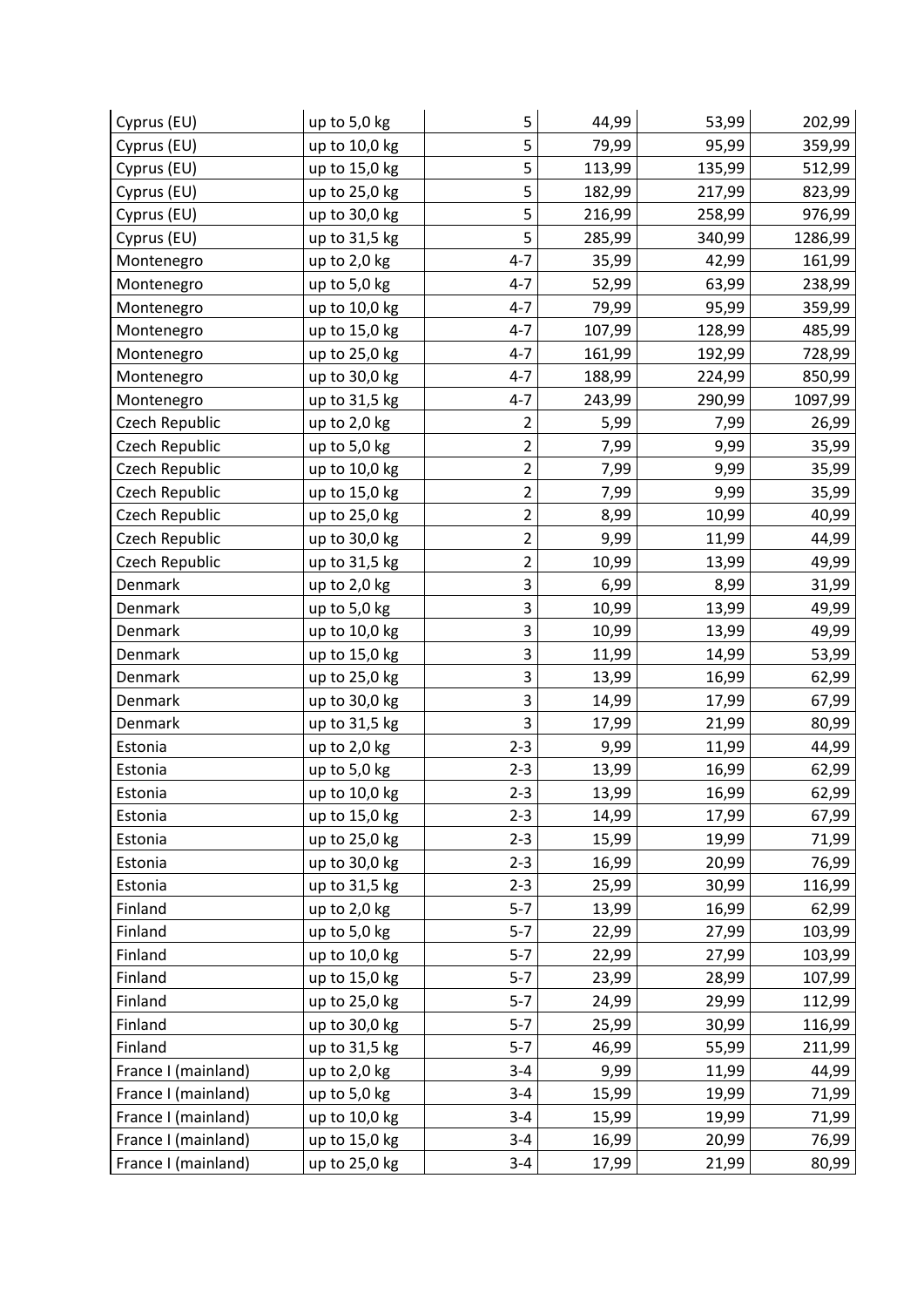| France I (mainland)         | up to 30,0 kg  | $3 - 4$ | 17,99  | 21,99  | 80,99  |
|-----------------------------|----------------|---------|--------|--------|--------|
| France I (mainland)         | up to 31,5 kg  | $3 - 4$ | 24,99  | 29,99  | 112,99 |
| France II (Corsica)         | up to 2,0 kg   | $4 - 5$ | 31,99  | 38,99  | 143,99 |
| France II (Corsica)         | up to 5,0 kg   | $4 - 5$ | 35,99  | 42,99  | 161,99 |
| France II (Corsica)         | up to 10,0 kg  | $4 - 5$ | 36,99  | 44,99  | 166,99 |
| France II (Corsica)         | up to 15,0 kg  | $4 - 5$ | 36,99  | 44,99  | 166,99 |
| France II (Corsica)         | up to 25,0 kg  | $4 - 5$ | 37,99  | 45,99  | 170,99 |
| France II (Corsica)         | up to 30,0 kg  | $4 - 5$ | 38,99  | 46,99  | 175,99 |
| France II (Corsica)         | up to 31,5 kg  | $4 - 5$ | 45,99  | 54,99  | 206,99 |
| Greece I (Athens. Piraeus)  | up to 2,0 kg   | 5       | 8,99   | 10,99  | 40,99  |
| Greece I (Athens. Piraeus)  | up to 5,0 kg   | 5       | 24,99  | 29,99  | 112,99 |
| Greece I (Athens. Piraeus)  | up to 10,0 kg  | 5       | 29,99  | 35,99  | 134,99 |
| Greece I (Athens. Piraeus)  | up to 15,0 kg  | 5       | 34,99  | 41,99  | 157,99 |
| Greece I (Athens. Piraeus)  | up to 25,0 kg  | 5       | 44,99  | 53,99  | 202,99 |
| Greece I (Athens. Piraeus)  | up to 30,0 kg  | 5       | 49,99  | 59,99  | 224,99 |
| Greece I (Athens. Piraeus)  | up to 31,5 kg  | 5       | 64,99  | 77,99  | 292,99 |
| Greece II (rest of the      |                |         |        |        |        |
| country)                    | up to 2,0 kg   | 6       | 12,99  | 15,99  | 58,99  |
| Greece II (rest of the      |                |         |        |        |        |
| country)                    | up to 5,0 kg   | 6       | 28,99  | 34,99  | 130,99 |
| Greece II (rest of the      |                |         |        |        |        |
| country)                    | up to 10,0 kg  | 6       | 34,99  | 41,99  | 157,99 |
| Greece II (rest of the      |                |         |        |        |        |
| country)                    | up to 15,0 kg  | 6       | 39,99  | 47,99  | 179,99 |
| Greece II (rest of the      |                |         |        |        |        |
| country)                    | up to 25,0 kg  | 6       | 50,99  | 60,99  | 229,99 |
| Greece II (rest of the      |                |         |        |        |        |
| country)                    | up to 30,0 kg  | 6       | 55,99  | 66,99  | 251,99 |
| Greece II (rest of the      |                |         |        |        |        |
| country)                    | up to 31,5 kg  | 6       | 70,99  | 84,99  | 319,99 |
| Spain I (mainland)          | up to 2,0 kg   | 4       | 10,99  | 13,99  | 49,99  |
| Spain I (mainland)          | up to 5,0 kg   | 4       | 21,99  | 26,99  | 98,99  |
| Spain I (mainland)          | up to 10,0 kg  | 4       | 22,99  | 27,99  | 103,99 |
| Spain I (mainland)          | up to 15,0 kg  | 4       | 22,99  | 27,99  | 103,99 |
| Spain I (mainland)          | up to 25,0 kg  | 4       | 24,99  | 29,99  | 112,99 |
| Spain I (mainland)          | up to 30,0 kg  | 4       | 24,99  | 29,99  | 112,99 |
| Spain I (mainland)          | up to 31,5 kg  | 4       | 32,99  | 39,99  | 148,99 |
| Spain II (Balearic Islands) | up to $2,0$ kg | $5 - 6$ | 45,99  | 54,99  | 206,99 |
| Spain II (Balearic Islands) | up to 5,0 kg   | $5-6$   | 56,99  | 67,99  | 256,99 |
| Spain II (Balearic Islands) | up to 10,0 kg  | $5 - 6$ | 62,99  | 74,99  | 283,99 |
| Spain II (Balearic Islands) | up to 15,0 kg  | $5 - 6$ | 69,99  | 83,99  | 314,99 |
| Spain II (Balearic Islands) | up to 25,0 kg  | $5 - 6$ | 88,99  | 105,99 | 400,99 |
| Spain II (Balearic Islands) | up to 30,0 kg  | $5-6$   | 92,99  | 110,99 | 418,99 |
| Spain II (Balearic Islands) | up to 31,5 kg  | $5-6$   | 107,99 | 128,99 | 485,99 |
| Spain III (Canary Islands,  |                |         |        |        |        |
| Melilla, Ceuta, Gibraltar,  |                |         |        |        |        |
| Andorra)                    | up to 2,0 kg   | $6 - 7$ | 78,99  | 93,99  | 355,99 |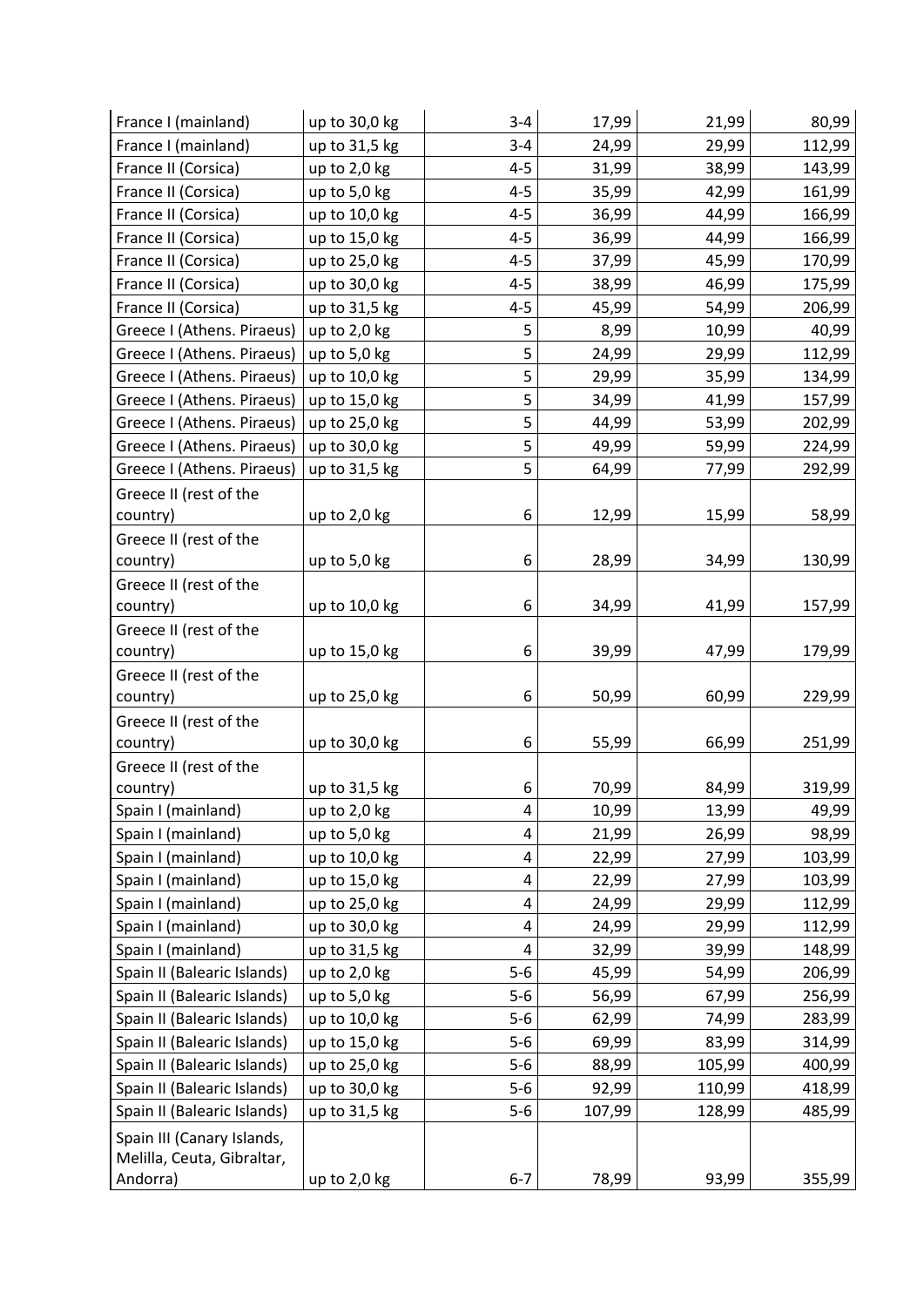| Spain III (Canary Islands,<br>Melilla, Ceuta, Gibraltar, |                |         |        |        |         |
|----------------------------------------------------------|----------------|---------|--------|--------|---------|
| Andorra)                                                 | up to 5,0 kg   | $6 - 7$ | 91,99  | 109,99 | 413,99  |
| Spain III (Canary Islands,<br>Melilla, Ceuta, Gibraltar, |                | $6 - 7$ |        |        |         |
| Andorra)                                                 | up to 10,0 kg  |         | 94,99  | 113,99 | 427,99  |
| Spain III (Canary Islands,<br>Melilla, Ceuta, Gibraltar, |                |         |        |        |         |
| Andorra)                                                 | up to 15,0 kg  | $6 - 7$ | 104,99 | 124,99 | 472,99  |
| Spain III (Canary Islands,<br>Melilla, Ceuta, Gibraltar, |                |         |        |        |         |
| Andorra)                                                 | up to 25,0 kg  | $6 - 7$ | 138,99 | 165,99 | 625,99  |
| Spain III (Canary Islands,<br>Melilla, Ceuta, Gibraltar, |                |         |        |        |         |
| Andorra)                                                 | up to 30,0 kg  | $6 - 7$ | 156,99 | 186,99 | 706,99  |
| Spain III (Canary Islands,<br>Melilla, Ceuta, Gibraltar, |                |         |        |        |         |
| Andorra)                                                 | up to 31,5 kg  | $6 - 7$ | 185,99 | 221,99 | 836,99  |
| the Netherlands                                          | up to 2,0 kg   | 3       | 6,99   | 8,99   | 31,99   |
| the Netherlands                                          | up to 5,0 kg   | 3       | 10,99  | 13,99  | 49,99   |
| the Netherlands                                          | up to 10,0 kg  | 3       | 10,99  | 13,99  | 49,99   |
| the Netherlands                                          | up to 15,0 kg  | 3       | 11,99  | 14,99  | 53,99   |
| the Netherlands                                          | up to 25,0 kg  | 3       | 13,99  | 16,99  | 62,99   |
| the Netherlands                                          | up to 30,0 kg  | 3       | 14,99  | 17,99  | 67,99   |
| the Netherlands                                          | up to 31,5 kg  | 3       | 17,99  | 21,99  | 80,99   |
| Ireland                                                  | up to $2,0$ kg | 5       | 14,99  | 17,99  | 67,99   |
| Ireland                                                  | up to 5,0 kg   | 5       | 23,99  | 28,99  | 107,99  |
| Ireland                                                  | up to 10,0 kg  | 5       | 23,99  | 28,99  | 107,99  |
| Ireland                                                  | up to 15,0 kg  | 5       | 24,99  | 29,99  | 112,99  |
| Ireland                                                  | up to 25,0 kg  | 5       | 25,99  | 30,99  | 116,99  |
| Ireland                                                  | up to 30,0 kg  | 5       | 25,99  | 30,99  | 116,99  |
| Ireland                                                  | up to 31,5 kg  | 5       | 32,99  | 39,99  | 148,99  |
| Iceland                                                  | up to 2,0 kg   | 4       | 62,99  | 74,99  | 283,99  |
| Iceland                                                  | up to 5,0 kg   | 4       | 78,99  | 93,99  | 355,99  |
| Iceland                                                  | up to 10,0 kg  | 4       | 106,99 | 127,99 | 481,99  |
| Iceland                                                  | up to 15,0 kg  | 4       | 133,99 | 159,99 | 602,99  |
| Iceland                                                  | up to 25,0 kg  | 4       | 187,99 | 223,99 | 845,99  |
| Iceland                                                  | up to 30,0 kg  | 4       | 214,99 | 255,99 | 967,99  |
| Iceland                                                  | up to 31,5 kg  | 4       | 269,99 | 321,99 | 1214,99 |
| Kosovo                                                   | up to 2,0 kg   | 5       | 35,99  | 42,99  | 161,99  |
| Kosovo                                                   | up to 5,0 kg   | 5       | 52,99  | 63,99  | 238,99  |
| Kosovo                                                   | up to 10,0 kg  | 5       | 79,99  | 95,99  | 359,99  |
| Kosovo                                                   | up to 15,0 kg  | 5       | 107,99 | 128,99 | 485,99  |
| Kosovo                                                   | up to 25,0 kg  | 5       | 161,99 | 192,99 | 728,99  |
| Kosovo                                                   | up to 30,0 kg  | 5       | 188,99 | 224,99 | 850,99  |
| Kosovo                                                   | up to 31,5 kg  | 5       | 243,99 | 290,99 | 1097,99 |
| Liechtenstein                                            | up to 2,0 kg   | 4       | 12,99  | 15,99  | 58,99   |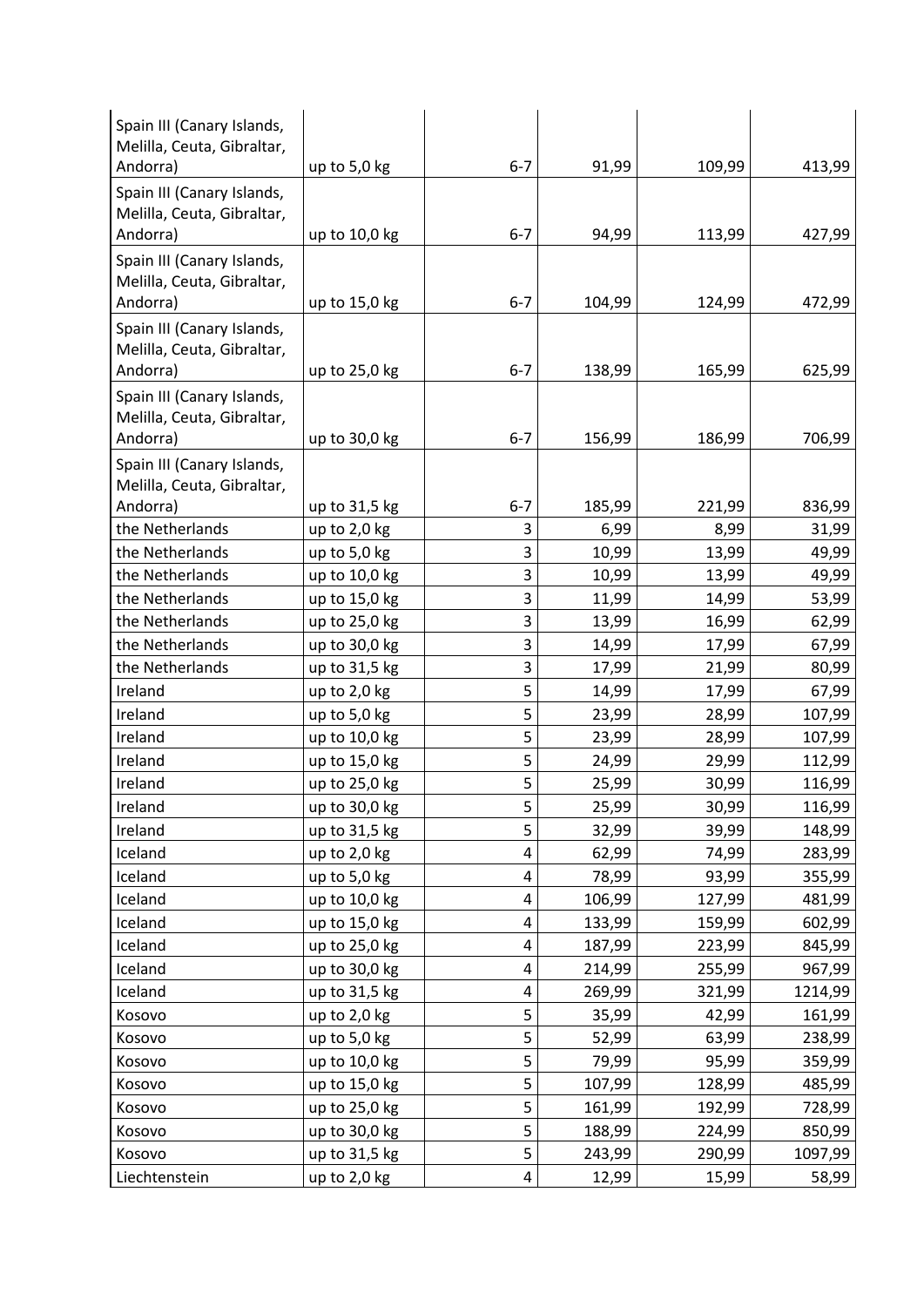| Liechtenstein | up to 5,0 kg   | 4                       | 17,99  | 21,99  | 80,99   |
|---------------|----------------|-------------------------|--------|--------|---------|
| Liechtenstein | up to 10,0 kg  | 4                       | 18,99  | 22,99  | 85,99   |
| Liechtenstein | up to 15,0 kg  | $\pmb{4}$               | 19,99  | 23,99  | 89,99   |
| Liechtenstein | up to 25,0 kg  | 4                       | 20,99  | 24,99  | 94,99   |
| Liechtenstein | up to 30,0 kg  | $\overline{\mathbf{4}}$ | 21,99  | 26,99  | 98,99   |
| Liechtenstein | up to 31,5 kg  | 4                       | 32,99  | 39,99  | 148,99  |
| Lithuania     | up to 2,0 kg   | $2 - 3$                 | 7,99   | 9,99   | 35,99   |
| Lithuania     | up to 5,0 kg   | $2 - 3$                 | 9,99   | 11,99  | 44,99   |
| Lithuania     | up to 10,0 kg  | $2 - 3$                 | 10,99  | 13,99  | 49,99   |
| Lithuania     | up to 15,0 kg  | $2 - 3$                 | 10,99  | 13,99  | 49,99   |
| Lithuania     | up to 25,0 kg  | $2 - 3$                 | 11,99  | 14,99  | 53,99   |
| Lithuania     | up to 30,0 kg  | $2 - 3$                 | 12,99  | 15,99  | 58,99   |
| Lithuania     | up to 31,5 kg  | $2 - 3$                 | 19,99  | 23,99  | 89,99   |
| Luxemburg     | up to $2,0$ kg | $\overline{2}$          | 6,99   | 8,99   | 31,99   |
| Luxemburg     | up to 5,0 kg   | $\overline{c}$          | 10,99  | 13,99  | 49,99   |
| Luxemburg     | up to 10,0 kg  | $\overline{2}$          | 11,99  | 14,99  | 53,99   |
| Luxemburg     | up to 15,0 kg  | $\overline{2}$          | 12,99  | 15,99  | 58,99   |
| Luxemburg     | up to 25,0 kg  | $\overline{2}$          | 13,99  | 16,99  | 62,99   |
| Luxemburg     | up to 30,0 kg  | $\overline{c}$          | 14,99  | 17,99  | 67,99   |
| Luxemburg     | up to 31,5 kg  | $\overline{2}$          | 18,99  | 22,99  | 85,99   |
| Latvia        | up to 2,0 kg   | $2 - 3$                 | 8,99   | 10,99  | 40,99   |
| Latvia        | up to $5,0$ kg | $2 - 3$                 | 11,99  | 14,99  | 53,99   |
| Latvia        | up to 10,0 kg  | $2 - 3$                 | 11,99  | 14,99  | 53,99   |
| Latvia        | up to 15,0 kg  | $2 - 3$                 | 12,99  | 15,99  | 58,99   |
| Latvia        | up to 25,0 kg  | $2 - 3$                 | 12,99  | 15,99  | 58,99   |
| Latvia        | up to 30,0 kg  | $2 - 3$                 | 13,99  | 16,99  | 62,99   |
| Latvia        | up to 31,5 kg  | $2 - 3$                 | 18,99  | 22,99  | 85,99   |
| Macedonia     | up to $2,0$ kg | $5-9$                   | 35,99  | 42,99  | 161,99  |
| Macedonia     | up to 5,0 kg   | $5-9$                   | 52,99  | 63,99  | 238,99  |
| Macedonia     | up to 10,0 kg  | $5-9$                   | 79,99  | 95,99  | 359,99  |
| Macedonia     | up to 15,0 kg  | $5-9$                   | 107,99 | 128,99 | 485,99  |
| Macedonia     | up to 25,0 kg  | $5-9$                   | 161,99 | 192,99 | 728,99  |
| Macedonia     | up to 30,0 kg  | $5-9$                   | 188,99 | 224,99 | 850,99  |
| Macedonia     | up to 31,5 kg  | $5-9$                   | 243,99 | 290,99 | 1097,99 |
| Malta         | up to 2,0 kg   | 4                       | 20,99  | 24,99  | 94,99   |
| Malta         | up to 5,0 kg   | 4                       | 35,99  | 42,99  | 161,99  |
| Malta         | up to 10,0 kg  | 4                       | 53,99  | 64,99  | 242,99  |
| Malta         | up to 15,0 kg  | $\pmb{4}$               | 73,99  | 88,99  | 332,99  |
| Malta         | up to 25,0 kg  | 4                       | 112,99 | 134,99 | 508,99  |
| Malta         | up to 30,0 kg  | $\overline{\mathbf{4}}$ | 130,99 | 155,99 | 589,99  |
| Malta         | up to 31,5 kg  | 4                       | 169,99 | 202,99 | 764,99  |
| Germany       | up to 2,0 kg   | $\overline{\mathbf{c}}$ | 5,99   | 7,99   | 26,99   |
| Germany       | up to 5,0 kg   | $\overline{2}$          | 8,99   | 10,99  | 40,99   |
| Germany       | up to 10,0 kg  | 2                       | 9,99   | 11,99  | 44,99   |
| Germany       | up to 15,0 kg  | $\overline{2}$          | 10,99  | 13,99  | 49,99   |
| Germany       | up to 25,0 kg  | $\overline{2}$          | 11,99  | 14,99  | 53,99   |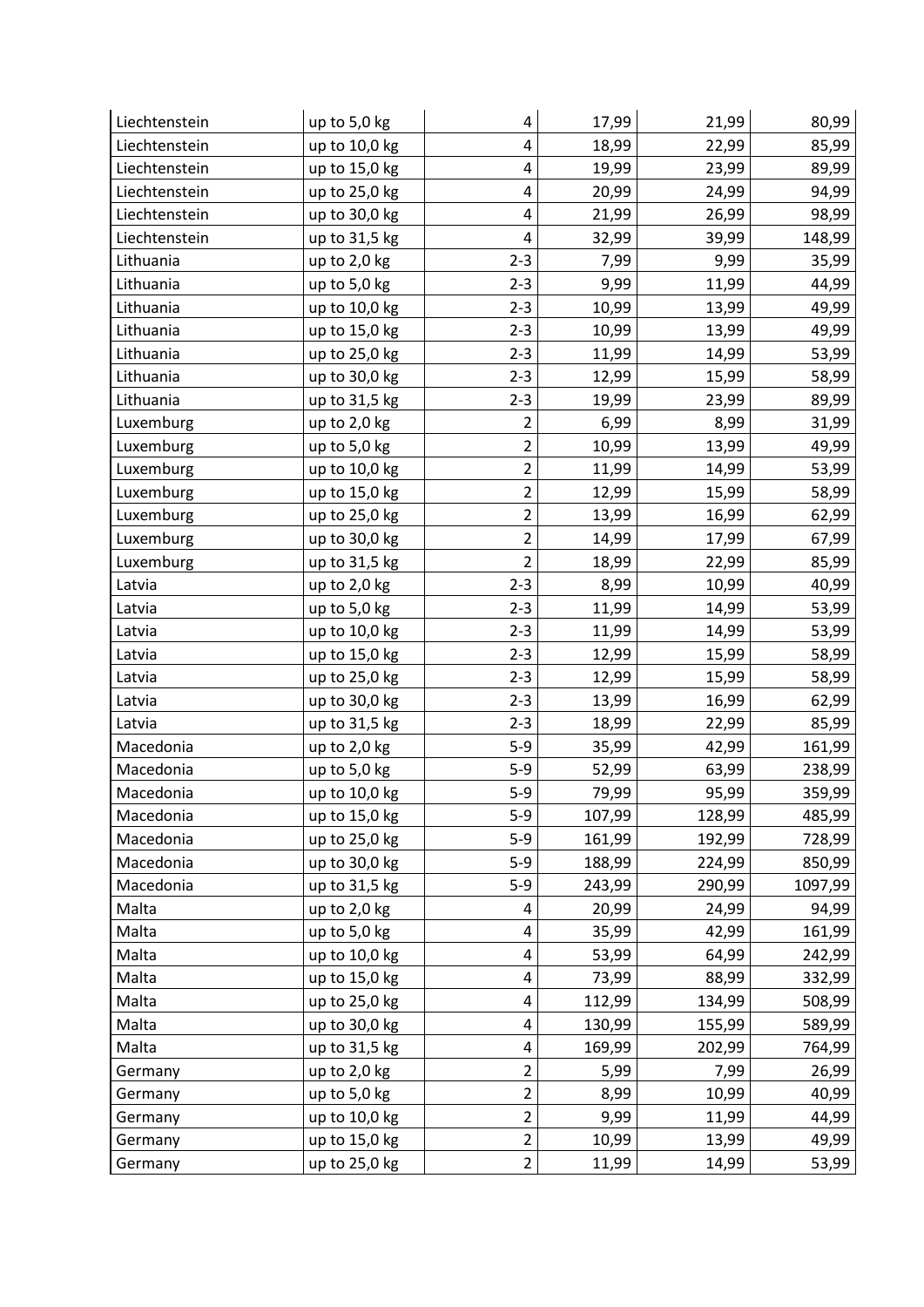| Germany               | up to 30,0 kg  | 2                         | 11,99  | 14,99  | 53,99   |
|-----------------------|----------------|---------------------------|--------|--------|---------|
| Germany               | up to 31,5 kg  | $\overline{2}$            | 21,99  | 26,99  | 98,99   |
| Norway                | up to 2,0 kg   | $4 - 7$                   | 25,99  | 30,99  | 116,99  |
| Norway                | up to 5,0 kg   | $4 - 7$                   | 34,99  | 41,99  | 157,99  |
| Norway                | up to 10,0 kg  | $4 - 7$                   | 34,99  | 41,99  | 157,99  |
| Norway                | up to 15,0 kg  | $4 - 7$                   | 35,99  | 42,99  | 161,99  |
| Norway                | up to 25,0 kg  | $4 - 7$                   | 36,99  | 44,99  | 166,99  |
| Norway                | up to 30,0 kg  | $4 - 7$                   | 36,99  | 44,99  | 166,99  |
| Norway                | up to 31,5 kg  | $4 - 7$                   | 36,99  | 44,99  | 166,99  |
| Portugal I (mainland) | up to 2,0 kg   | $4 - 5$                   | 8,99   | 10,99  | 40,99   |
| Portugal I (mainland) | up to 5,0 kg   | $4 - 5$                   | 20,99  | 24,99  | 94,99   |
| Portugal I (mainland) | up to 10,0 kg  | $4 - 5$                   | 21,99  | 26,99  | 98,99   |
| Portugal I (mainland) | up to 15,0 kg  | $4 - 5$                   | 22,99  | 27,99  | 103,99  |
| Portugal I (mainland) | up to 25,0 kg  | $4 - 5$                   | 23,99  | 28,99  | 107,99  |
| Portugal I (mainland) | up to 30,0 kg  | $4 - 5$                   | 23,99  | 28,99  | 107,99  |
| Portugal I (mainland) | up to 31,5 kg  | $4 - 5$                   | 25,99  | 30,99  | 116,99  |
| Portugal II (Azores.  |                |                           |        |        |         |
| Madeira) Portugal II  |                |                           |        |        |         |
| (Azores, Madeira)     | up to 2,0 kg   | $5 - 7$                   | 28,99  | 34,99  | 130,99  |
| Portugal II (Azores,  |                |                           |        |        |         |
| Madeira)              | up to 5,0 kg   | $5 - 7$                   | 46,99  | 55,99  | 211,99  |
| Portugal II (Azores,  |                |                           |        |        |         |
| Madeira)              | up to 10,0 kg  | $5 - 7$                   | 64,99  | 77,99  | 292,99  |
| Portugal II (Azores,  |                |                           |        |        |         |
| Madeira)              | up to 15,0 kg  | $5 - 7$                   | 115,99 | 138,99 | 521,99  |
| Portugal II (Azores,  |                |                           |        |        |         |
| Madeira)              | up to 25,0 kg  | $5 - 7$                   | 159,99 | 190,99 | 719,99  |
| Portugal II (Azores,  |                |                           |        |        |         |
| Madeira)              | up to 30,0 kg  | $5 - 7$                   | 159,99 | 190,99 | 719,99  |
| Portugal II (Azores,  |                |                           |        |        |         |
| Madeira)              | up to 31,5 kg  | $5-7$                     | 259,99 | 309,99 | 1169,99 |
| Romania               | up to 2,0 kg   | 3                         | 9,99   | 11,99  | 44,99   |
| Romania               | up to 5,0 kg   | 3                         | 15,99  | 19,99  | 71,99   |
| Romania               | up to 10,0 kg  | 3                         | 16,99  | 20,99  | 76,99   |
| Romania               | up to 15,0 kg  | 3                         | 16,99  | 20,99  | 76,99   |
| Romania               | up to 25,0 kg  | $\ensuremath{\mathsf{3}}$ | 18,99  | 22,99  | 85,99   |
| Romania               | up to 30,0 kg  | 3                         | 18,99  | 22,99  | 85,99   |
| Romania               | up to 31,5 kg  | 3                         | 19,99  | 23,99  | 89,99   |
| San Marino            | up to 2,0 kg   | 4                         | 8,99   | 10,99  | 40,99   |
| San Marino            | up to 5,0 kg   | $\overline{4}$            | 14,99  | 17,99  | 67,99   |
| San Marino            | up to 10,0 kg  | 4                         | 14,99  | 17,99  | 67,99   |
| San Marino            | up to 15,0 kg  | 4                         | 15,99  | 19,99  | 71,99   |
| San Marino            | up to 25,0 kg  | 4                         | 16,99  | 20,99  | 76,99   |
| San Marino            | up to 30,0 kg  | 4                         | 17,99  | 21,99  | 80,99   |
| San Marino            | up to 31,5 kg  | 4                         | 24,99  | 29,99  | 112,99  |
| Serbia                | up to $2,0$ kg | 7                         | 11,99  | 14,99  | 53,99   |
| Serbia                | up to 5,0 kg   | $\overline{7}$            | 17,99  | 21,99  | 80,99   |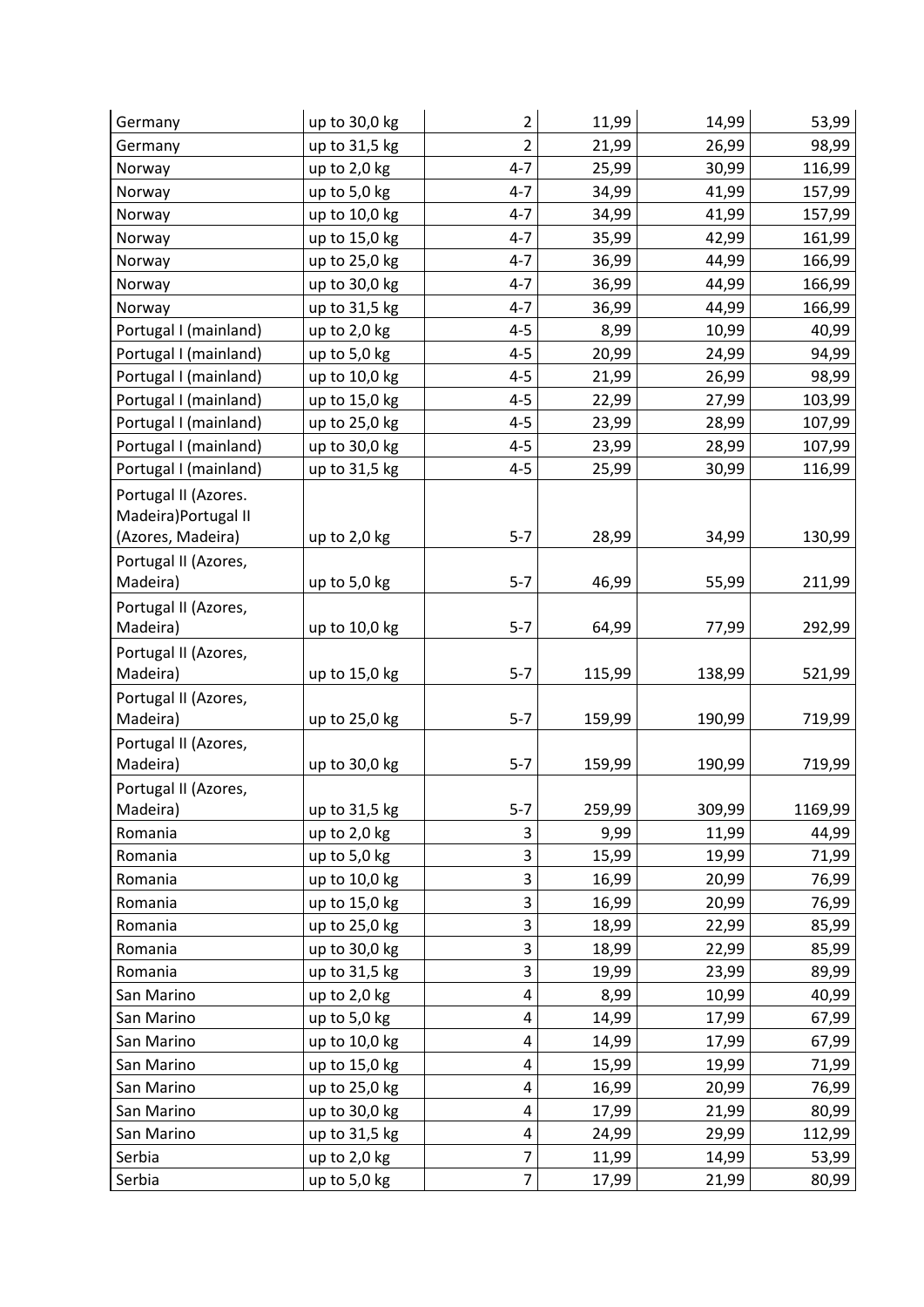| Serbia      | up to 10,0 kg | 7                       | 18,99  | 22,99  | 85,99   |
|-------------|---------------|-------------------------|--------|--------|---------|
| Serbia      | up to 15,0 kg | 7                       | 18,99  | 22,99  | 85,99   |
| Serbia      | up to 25,0 kg | 7                       | 19,99  | 23,99  | 89,99   |
| Serbia      | up to 30,0 kg | 7                       | 20,99  | 24,99  | 94,99   |
| Serbia      | up to 31,5 kg | $\overline{7}$          | 22,99  | 27,99  | 103,99  |
| Slovakia    | up to 2,0 kg  | $\overline{c}$          | 5,99   | 7,99   | 26,99   |
| Slovakia    | up to 5,0 kg  | $\overline{\mathbf{c}}$ | 8,99   | 10,99  | 40,99   |
| Slovakia    | up to 10,0 kg | $\overline{2}$          | 8,99   | 10,99  | 40,99   |
| Slovakia    | up to 15,0 kg | $\overline{c}$          | 10,99  | 13,99  | 49,99   |
| Slovakia    | up to 25,0 kg | $\overline{2}$          | 11,99  | 14,99  | 53,99   |
| Slovakia    | up to 30,0 kg | $\overline{c}$          | 11,99  | 14,99  | 53,99   |
| Slovakia    | up to 31,5 kg | $\overline{c}$          | 12,99  | 15,99  | 58,99   |
| Slovakia    | up to 2,0 kg  | 3                       | 7,99   | 9,99   | 35,99   |
| Slovakia    | up to 5,0 kg  | 3                       | 13,99  | 16,99  | 62,99   |
| Slovakia    | up to 10,0 kg | 3                       | 13,99  | 16,99  | 62,99   |
| Slovakia    | up to 15,0 kg | 3                       | 14,99  | 17,99  | 67,99   |
| Slovakia    | up to 25,0 kg | 3                       | 16,99  | 20,99  | 76,99   |
| Slovakia    | up to 30,0 kg | 3                       | 17,99  | 21,99  | 80,99   |
| Slovakia    | up to 31,5 kg | 3                       | 18,99  | 22,99  | 85,99   |
| Switzerland | up to 2,0 kg  | 4                       | 11,99  | 14,99  | 53,99   |
| Switzerland | up to 5,0 kg  | 4                       | 17,99  | 21,99  | 80,99   |
| Switzerland | up to 10,0 kg | 4                       | 18,99  | 22,99  | 85,99   |
| Switzerland | up to 15,0 kg | 4                       | 19,99  | 23,99  | 89,99   |
| Switzerland | up to 25,0 kg | 4                       | 20,99  | 24,99  | 94,99   |
| Switzerland | up to 30,0 kg | 4                       | 21,99  | 26,99  | 98,99   |
| Switzerland | up to 31,5 kg | 4                       | 32,99  | 39,99  | 148,99  |
| Sweden      | up to 2,0 kg  | $4 - 6$                 | 9,99   | 11,99  | 44,99   |
| Sweden      | up to 5,0 kg  | $4 - 6$                 | 16,99  | 20,99  | 76,99   |
| Sweden      | up to 10,0 kg | $4 - 6$                 | 17,99  | 21,99  | 80,99   |
| Sweden      | up to 15,0 kg | $4 - 6$                 | 18,99  | 22,99  | 85,99   |
| Sweden      | up to 25,0 kg | $4 - 6$                 | 19,99  | 23,99  | 89,99   |
| Sweden      | up to 30,0 kg | $4 - 6$                 | 20,99  | 24,99  | 94,99   |
| Sweden      | up to 31,5 kg | $4 - 6$                 | 31,99  | 38,99  | 143,99  |
| Turkey      | up to 2,0 kg  | $5-6$                   | 26,99  | 32,99  | 121,99  |
| Turkey      | up to 5,0 kg  | $5-6$                   | 53,99  | 64,99  | 242,99  |
| Turkey      | up to 10,0 kg | $5-6$                   | 92,99  | 110,99 | 418,99  |
| Turkey      | up to 15,0 kg | $5-6$                   | 130,99 | 155,99 | 589,99  |
| Turkey      | up to 25,0 kg | $5-6$                   | 206,99 | 246,99 | 931,99  |
| Turkey      | up to 30,0 kg | $5-6$                   | 244,99 | 291,99 | 1102,99 |
| Turkey      | up to 31,5 kg | $5-6$                   | 321,99 | 383,99 | 1448,99 |
| Hungary     | up to 2,0 kg  | $\overline{2}$          | 7,99   | 9,99   | 35,99   |
| Hungary     | up to 5,0 kg  | 2                       | 10,99  | 13,99  | 49,99   |
| Hungary     | up to 10,0 kg | $\overline{2}$          | 10,99  | 13,99  | 49,99   |
| Hungary     | up to 15,0 kg | $\overline{c}$          | 11,99  | 14,99  | 53,99   |
| Hungary     | up to 25,0 kg | $\overline{2}$          | 12,99  | 15,99  | 58,99   |
| Hungary     | up to 30,0 kg | $\overline{2}$          | 12,99  | 15,99  | 58,99   |